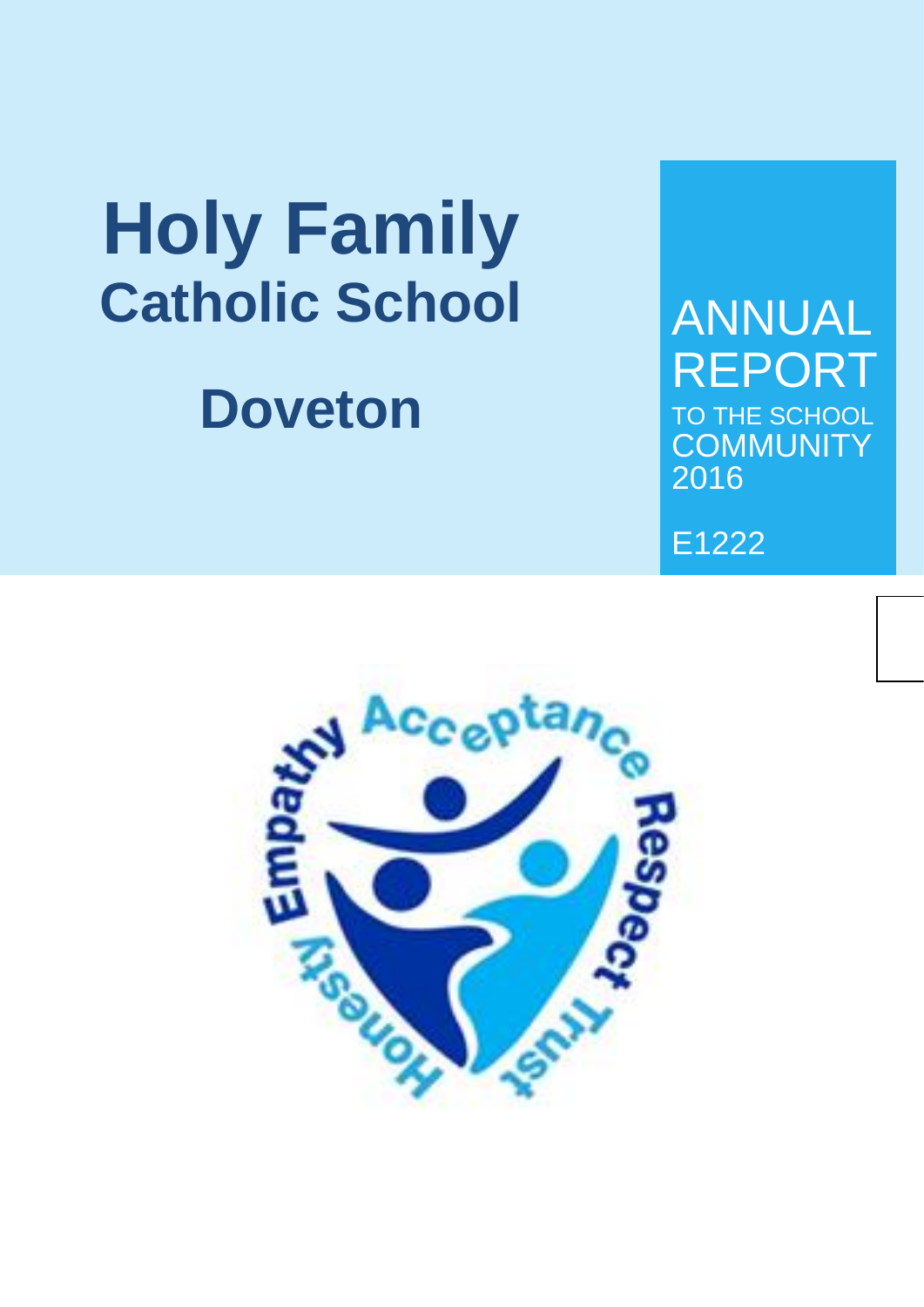## **Contents**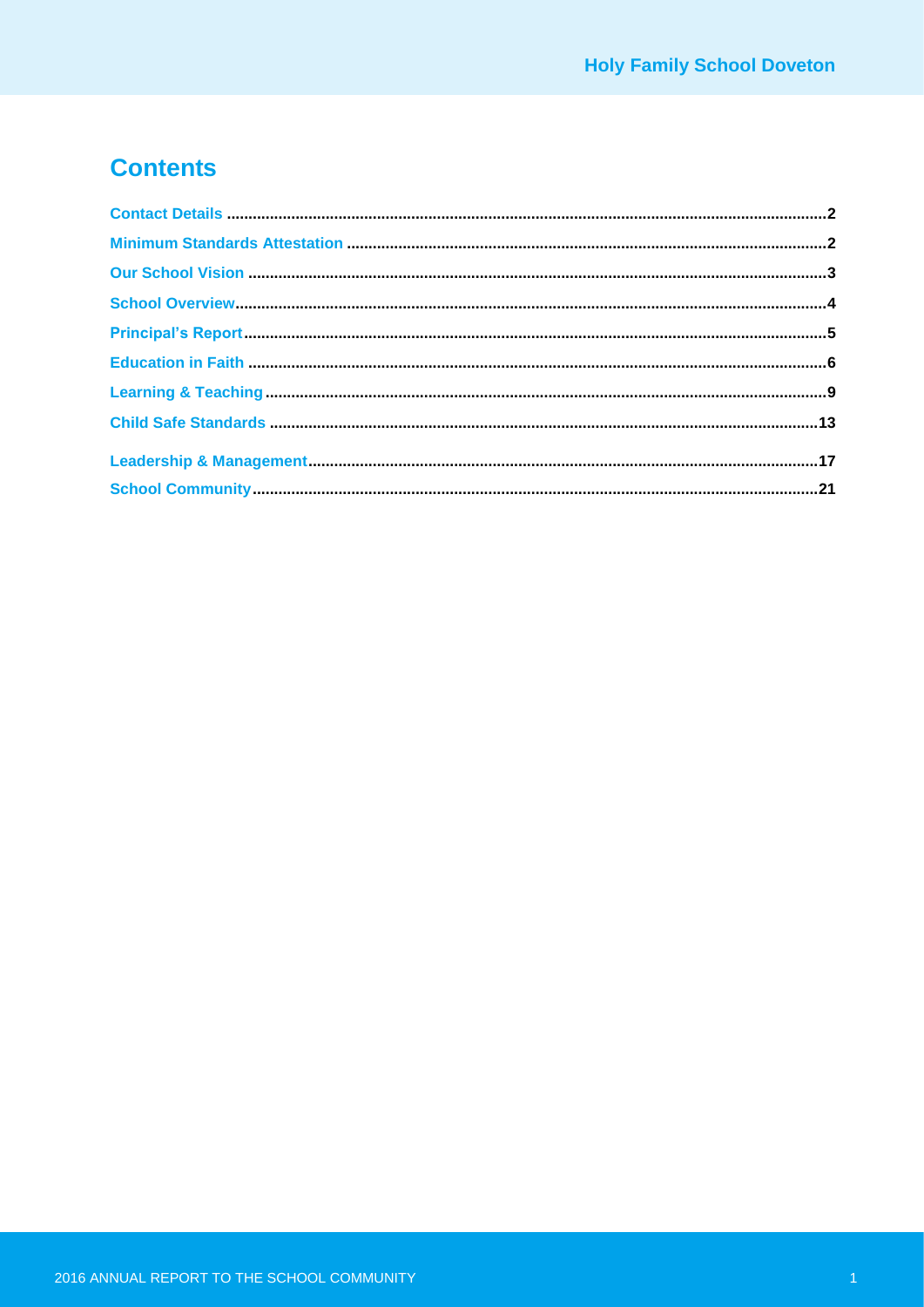## **Contact Details**

| <b>ADDRESS</b>       | 100 Power Road<br>Doveton VIC 3177  |
|----------------------|-------------------------------------|
| <b>PRINCIPAL</b>     | Mr. Steve Twomey                    |
| <b>PARISH PRIEST</b> | Fr. Michael Shadbolt                |
| <b>TELEPHONE</b>     | $(03)$ 97911853                     |
| <b>EMAIL</b>         | principal@hfdoveton.catholic.edu.au |
| <b>WEBSITE</b>       | www.hfdoveton.catholic.edu.au       |

## **Minimum Standards Attestation**

I, Steve Twomey, attest that Holy Family Catholic School is compliant with:

- All of the requirements for the minimum standards and other requirements for the registration of schools as specified in the Education and Training Reform Act 2006 (Vic) and the Education and Training Reform Regulations 2007 (Vic), except where the school has been granted an exemption from any of these requirements by the VRQA
- Australian Government accountability requirements related to the 2016 school year under the Australian Education Act 2013 (Cth) and the Australian Education Regulations 2013 (Cth)

19 May 2017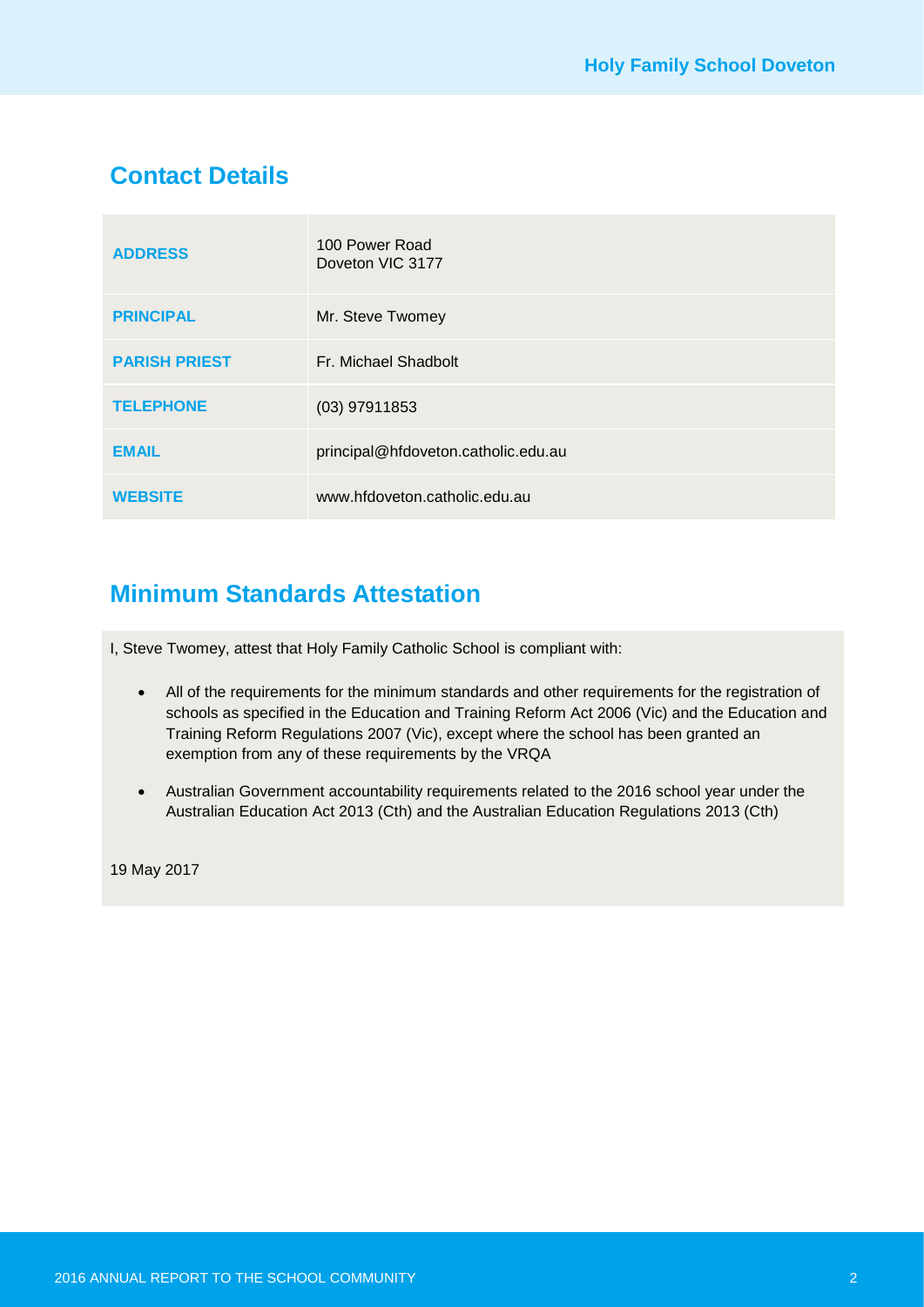## **Our School Vision**

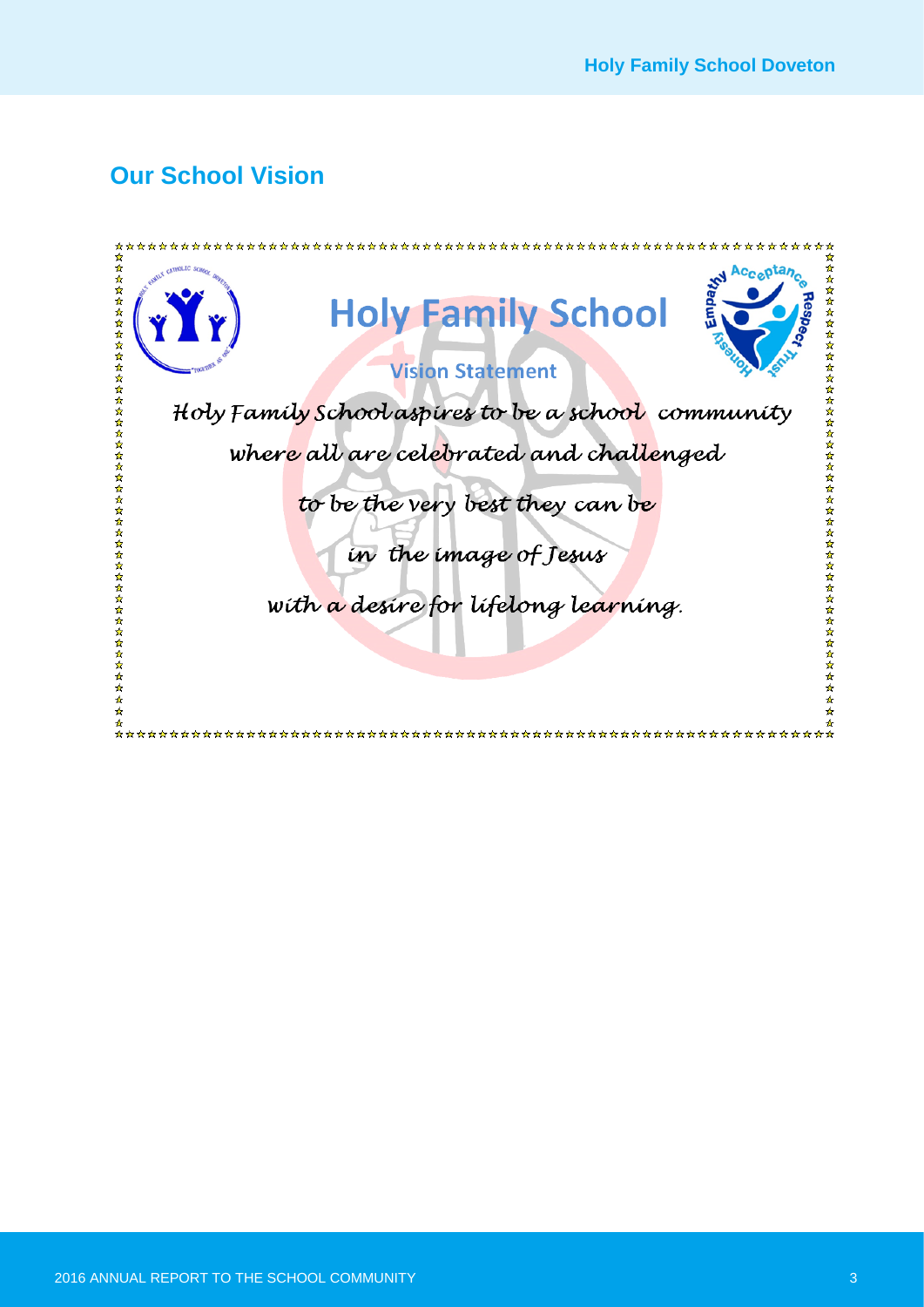### **School Overview**

Holy Family School was established in February 1960 to provide a Catholic education for the children of Doveton. The suburb of Doveton was developed as a Housing Commission Area to provide housing for the workers of the Industrial Area of Dandenong on Princes Highway at the end of Power Road.

Enrolments peaked in the late 1960s/early 1970s, with in excess of 600 pupils, a stark contrast to the opening enrolment of 67 and the current enrolment of 126 pupils. While the SIR on school enrolments predicts an increase in enrolments over the next few years our experience is that the enrolment figures have dipped but stabilized.

Holy Family school is in a low socio-economic area and the school's Index of Community Socio-Educational Advantage (ICSEA) is 958 compared to the national average of 1000. (ACARA, 2011) 58% of families receive Education Maintenance Allowance, a government payment to assist with the cost of education.

The school enjoys a close relationship with the Church as we regularly share religious and community events. Our students and their families come from a variety of cultural backgrounds. The substantial share of the population is born overseas and the diversity of countries indicates a significant multicultural population.

The vision of the school is that Holy Family aspires to be a school community where all are celebrated and challenged to be the very best they can be in the image of Jesus with a desire for life-long learning.

The school achieves its goals by providing a curriculum that meets the needs of the students. This year a major focus is continuing our focus in numeracy and to look at how we can transpose what we have learnt into literacy. Because our students come from many diverse cultures individual needs is always a focus for us. Holy Family provides a specialist for art, Indonesian, drama and physical education.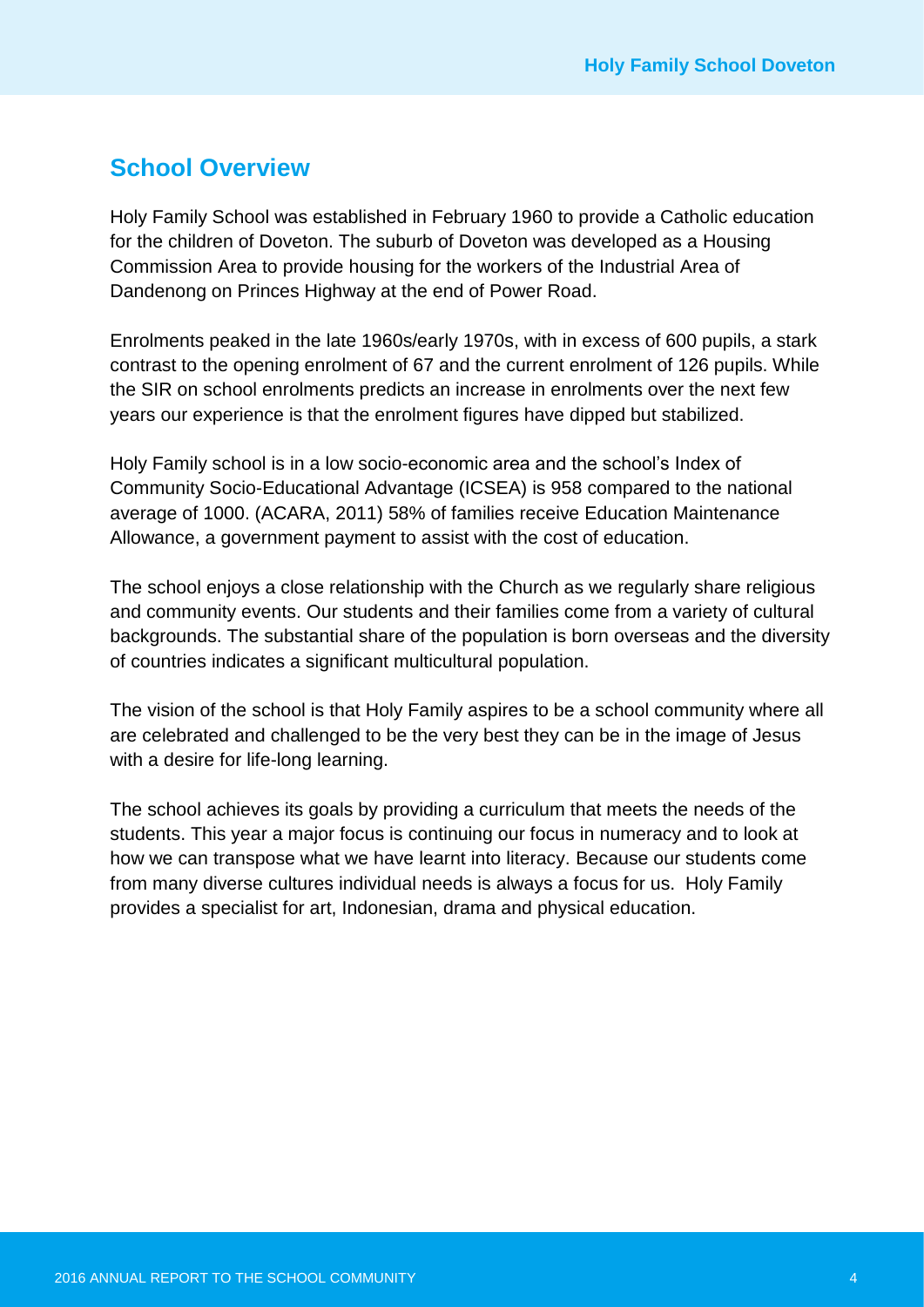## **Principal's Report**

2016 has been another very good year for the school. The importance of Education in Faith at Holy Family School was again evident at all times over the year by the way the students were involved in liturgy, prayer and different Sacramental events as well as the caring attitude they show towards each other.

The relationship between the school and Holy Family Parish is very important to us and we take every opportunity to share liturgy's and events with them. Fr. Michael is often at the school and is very supportive of the direction the school is taking and he also takes bible classes with the senior students.

We have dedicated teachers, who, collaborate in teams in order to deliver teaching and learning to the students of Holy Family that caters for their needs and interests. Even though we have excellent learning and teaching taking place we are always look at how we can better serve the need of the children at Holy Family.

The school is a safe, supportive environment for children to learn. Every day starts with meditation which creates a very calm atmosphere in the school and helps prepare the children for the learning to come.

I wish to thank all the staff, parents and children for their support this year. Every year seems to be a busier year than the last one at school and 2016 was no exception. I wish to acknowledge the work and support of my Leadership Team. Together we are dedicated to making Holy Family a learning institution that caters for the spiritual, educational and pastoral needs of the children.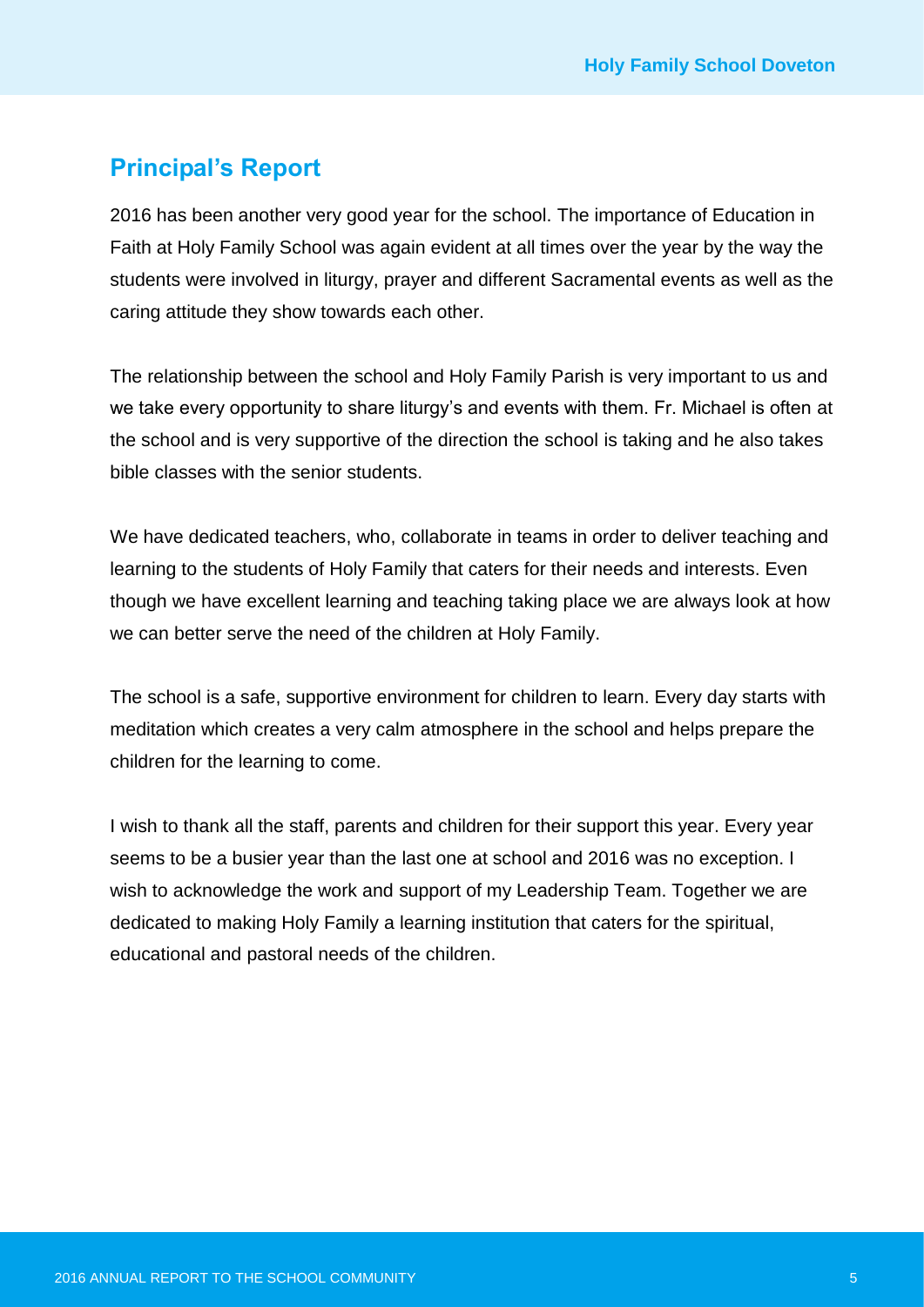## **Education in Faith**

#### **Goals & Intended Outcomes**

#### *Enhance the Catholic identity of the school as a community where people unite in their shared belief of the Catholic Faith*

*That students demonstrate a greater understanding of how to live in right relationship with God and others. That students will be able to make stronger connections between their lives and* 

*faith- based values.*

#### **Achievements**

#### Annual Report Education in Faith 2017

Holy Family School presents as a vibrant Catholic community that is shaping students' Catholic identity. The school has been part of the enhancing Catholic School Identity Project since 2014 and this year the staff had an opportunity to collaboratively unpack the staff, student and parent data from the school's ECSIP Report. Staff engaged with the material to gain a better understanding of the school's Catholic Identity. The data shows that both adults and students are operating within the preferred believing stance of the Post Critical Belief Scale, forming a solid foundation on which the school can strengthen its Catholic identity.

Leadership felt an important aspect of enhancing the Catholic Identity of the school was to make Catholicity visible through the use of symbols. New contemporary crosses were purchased for the learning areas. Measures were also taken to enhance the religious element of our weekly flag raising ceremony, with the institution of a rock on which the school candle is now placed when we say the school prayer. Two beautiful religious mosaics; one of the Holy Family and one of a cross were collaboratively made by the school community and are now displayed in the school grounds.

The school continued to maintain its strong link to the parish, with the students regularly attending Mass and sharing in the celebration of the Eucharist. As part of the Sacramental program, staff from both the school and parish worked together to plan, and coordinate the curriculum as well as collaboratively run the information sessions,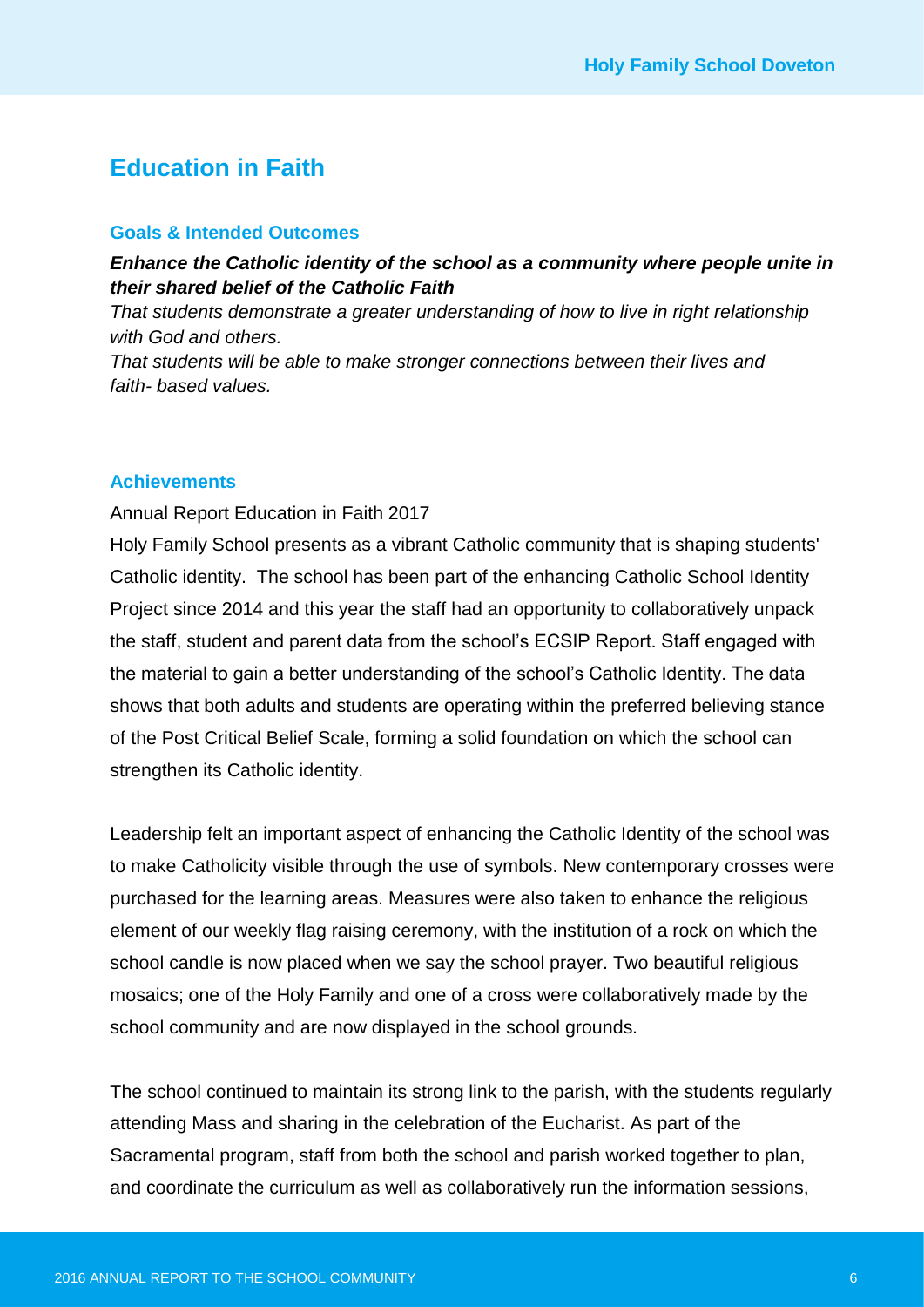family workshops, retreat and Sacramental celebration. Father Michael continued to run weekly bible classes with the Year 5 and 6 students, sharing the Catholic tradition with them.

To enable staff and students to make stronger connections between their lives and faith- based values, the staff worked on identifying and defining 12 Gospel Values for the Holy Family community. The gospel values were then linked to the school's HEART values in order to make an explicit connection between our existing principles and the Catholic faith. The Gospel Values were captured as a beautiful artwork that is prominently displayed in the school.

The Religious Education Leader attended all region network meetings as part of professional development and to keep abreast of current practice. This also provided an opportunity to plan and collaborate with RE leaders from other schools. The Principal and RE leader both attended the Catholic Education RE conference: Be Witnesses of God's Mercy, participating in various workshops over the two days that focused on spirituality and professional knowledge. The school also had a focus on mercy for staff and students, in line with the Pope's declaration that 2016 be the year of Mercy.

The staff began to familiarise themselves with the new RE Curriculum Framework which was released in draft form, as well as the Horizons of Hope documents which outline the role of educators in Catholic schools. The staff continued to link the teaching of RE with their inquiry units and for the first time planned teaching units using the new Pedagogy of Encounter. The school engaged the help of Catholic Education Melbourne to lead staff in this process.

The school also continued to promote Catholic Social Justice, raising money for the school's long term project: Water for Sudan. We are pleased to announce that we are half way towards our goal of raising enough money to fund the building of a well for the people in South Sudan. The school also raised money for project compassion during Lent and held a Mission Fair in Term 3, from which the proceeds went to Catholic Mission. Unpacking and gaining a deeper understanding of the Catholic Social Justice principles was also a focus for the senior school students.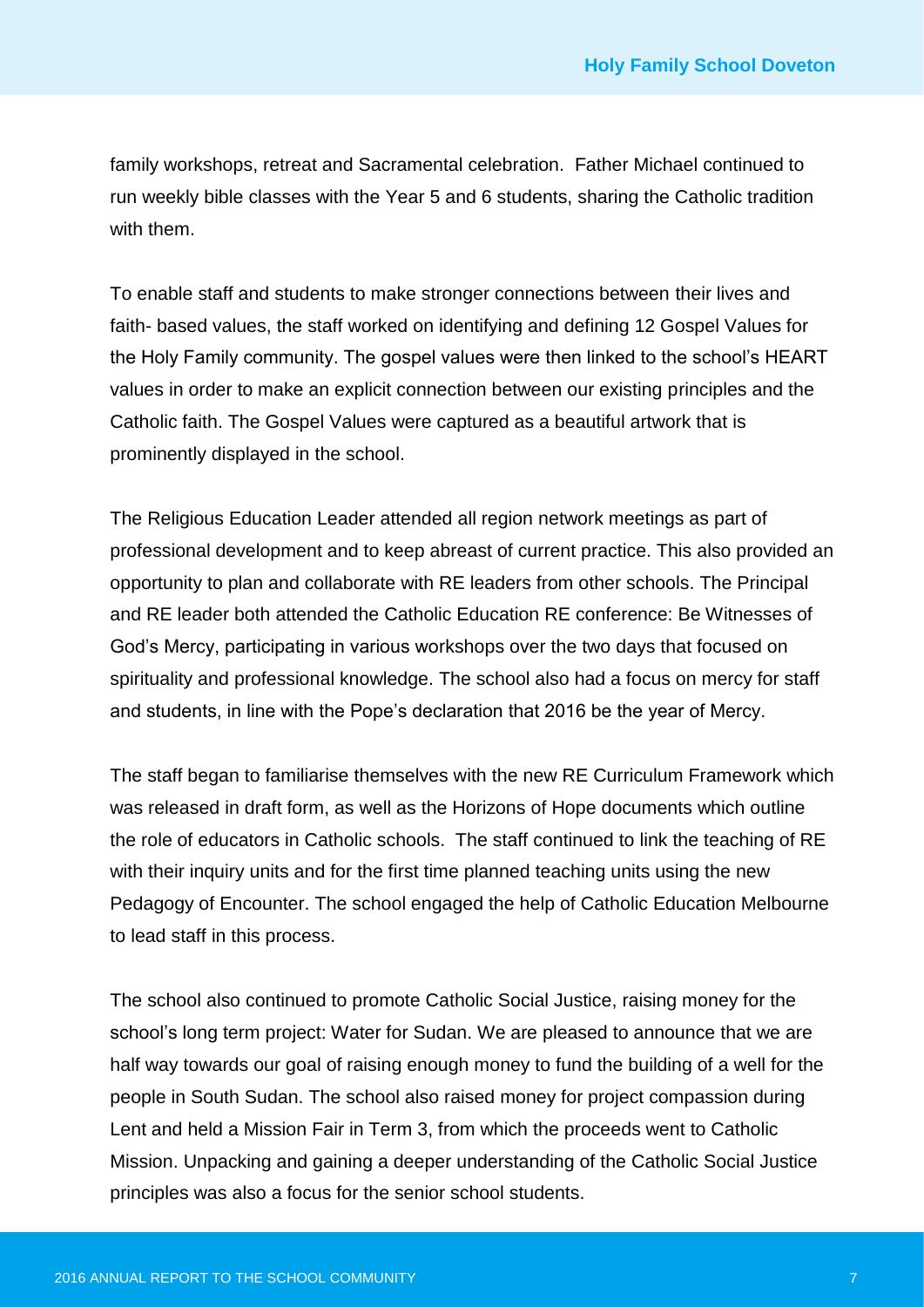#### **VALUE ADDED**

- Enhanced Catholic School Identity
- Public display of the school's Catholic identity through artwork and symbols
- Explicit links made between Gospel and HEART Values
- Deepening students' understanding of how to live in right relationship with God and others
- Teachers planning using the new RE curriculum and the pedagogy of encounter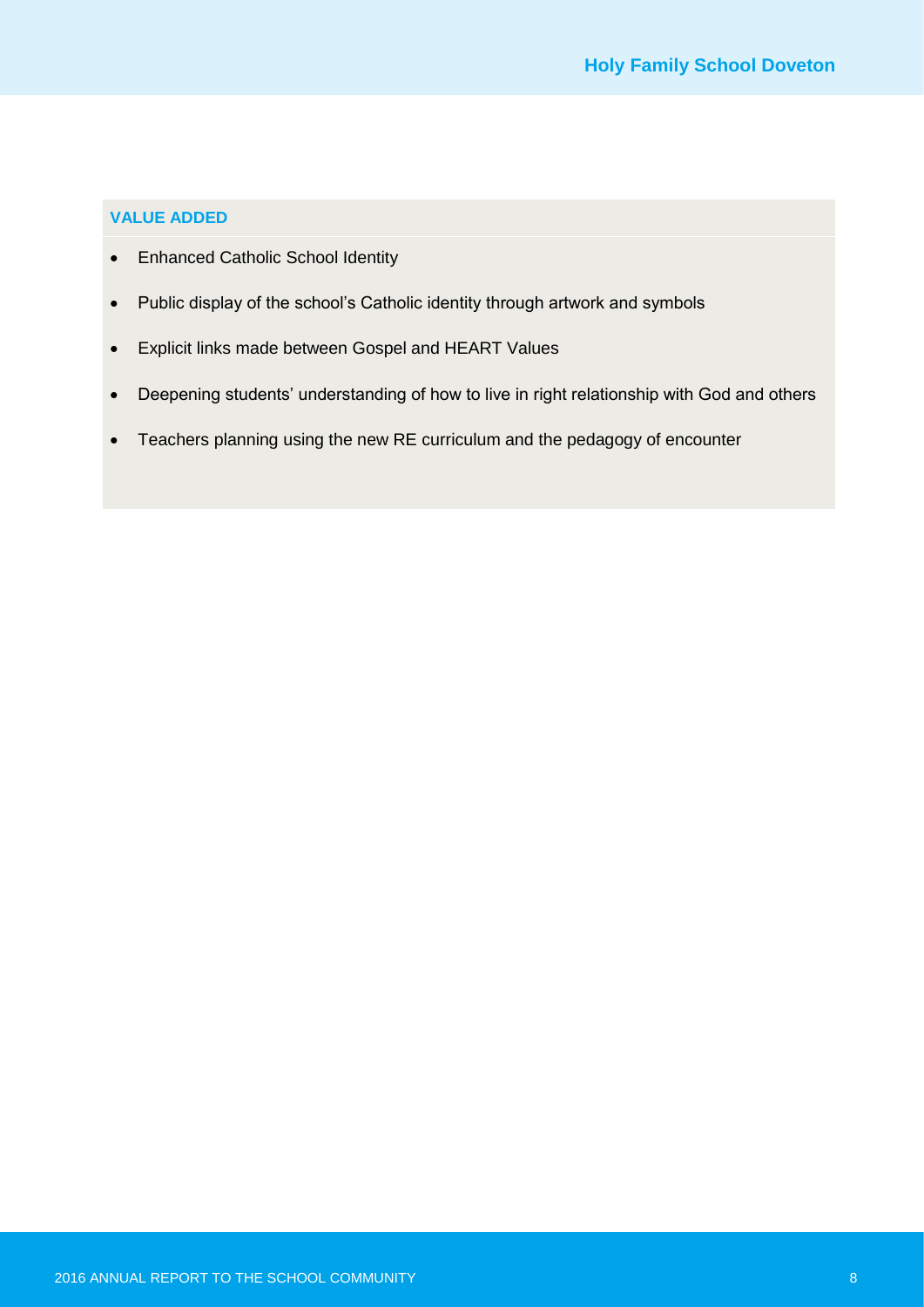## **Learning & Teaching**

#### **Goals & Intended Outcomes**

#### *Enable all students to achieve success in a contemporary and innovative learning community focused on rigorous, relevant and engaging learning experiences*

*That literacy and numeracy outcomes will improve. Those rates of learning growth will improve. That students' engagement in their learning will improve.*

#### **Achievements**

The staff at Holy family are committed to supporting students to achieve success in a contemporary learning environment focused on relevant and engaging learning experiences.

The school has maintained an open learning environment where teachers work collaboratively to design and implement a contemporary curriculum. Student assessment coupled with the collection and analysis of student data allows teachers to monitor rates of student learning growth and engage in reflective dialogue about student performance. Teachers documented their shared understandings of personalised learning and are implementing a differentiated learning program to target learning at students' point of need. The flexible and fluid grouping of students in literacy and numeracy allows teachers to focus on explicit instruction for each student.

In 2016 the school changed the way it reported student achievement to parents, adopting a new reporting system with a redesigned report format. Family/ teacher meetings were conducted in Term 1 and Term 2 where teachers communicated to parents how their children were progressing and how they could assist with their learning at home. A two year reporting cycle was developed to ensure that we are meeting all reporting requirements as we transition to a new curriculum in 2017

The school continued to embed and sustain contemporary pedagogical practices with mathematics, languages learning, catering for EAL/D students and technologies being the whole school priorities in 2016.

The Pursuit of Excellence Mathematics project entered its third year, and staff worked to fully embed and sustain their new learnings and practices. A Maths consultant continued to work with staff and help them to plan rigorous and engaging mathematical experiences for the students. To showcase the work the school has done in this area, we held a Family Fun Maths night which was an enormous success. Families had the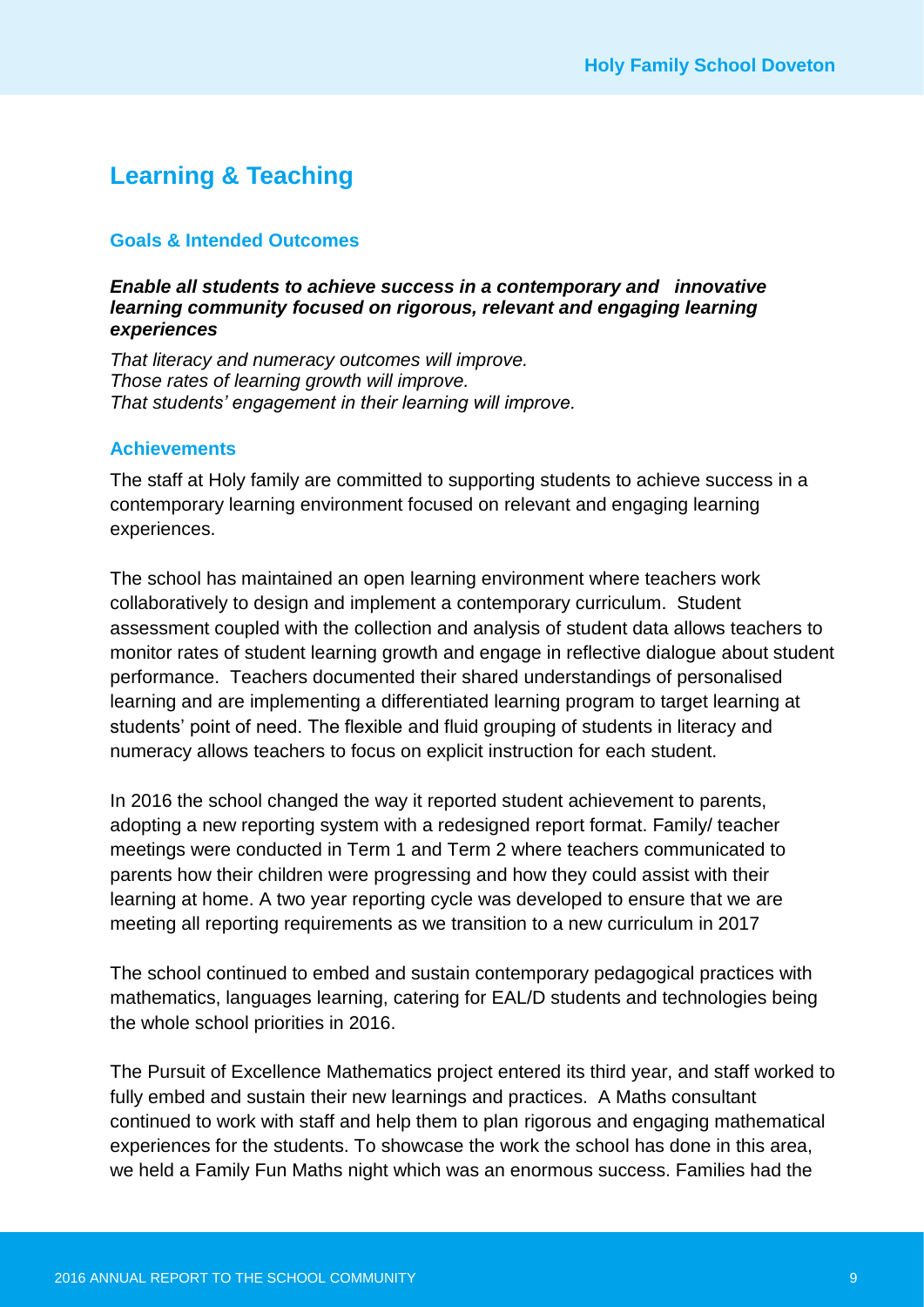opportunity to find out how the teaching of mathematics has changed as well as participate in some fun and challenging maths activities with their children.

The school continued to implement a dynamic languages program based on CLIL (content and language integrated learning) methodology. The Indonesian language is currently taught through the curriculum area of Visual Arts, making language learning engaging and relevant for students. An Indonesian speaking Learning Support Officer was employed by the school to assist in creating an Indonesian language-rich learning environment where 80% of Arts instruction is delivered to students in the target language. The principal, learning & teaching leader and languages teacher all completed a four day course in the Leading Languages Professional Learning Program which facilitated helped to develop advocacy for additional language learning and provided opportunities to network with other schools who are teaching using the CLIL approach.

Staff continued to develop stronger understandings about catering for diverse learner needs and providing an inclusive curriculum for all students. To assist with developing more appropriate literacy practices for our EAL/D learners we undertook whole school professional development around catering for these learners, particularly in the area of writing.

The school employed a technologies consultant to work with staff regularly over the year, providing professional development around 21st century competencies. In line with the school's long term technologies plan, Chromebooks were purchased for all of the senior students along with a new suite of IPads for the junior students. This will allow the school to fully implement a 1-1 device program in 2017. Design and digital technologies were also offered as specialist subjects to all senior students this year.

The school established a dynamic planning and communication platform for staff and students with the creation of a school intranet. This platform allows school leadership to communicate more effectively and efficiently with staff, as well as provides a centralised location for the housing of all planning, curriculum and policy documents. The ability for staff to access these documents at anytime from anywhere allows them to provide one another with timely feedback and has greatly increased teamwork and collaboration. This resource rich, online environment has facilitated greater engagement for the students in their learning and is helping them to become self-directed lifelong learners.

The teachers continued to teach inquiry through a catholic lens and the school purchased a new program to help teachers plan rigorous and relevant inquiry units embedded with 21st century skills and competencies. Mappen is an on line program consisting of integrated units that cover all curriculum areas and includes in-built professional learning for teachers. The program was acquired to help staff make the transition from the current curriculum to the new Victorian Curriculum so that they will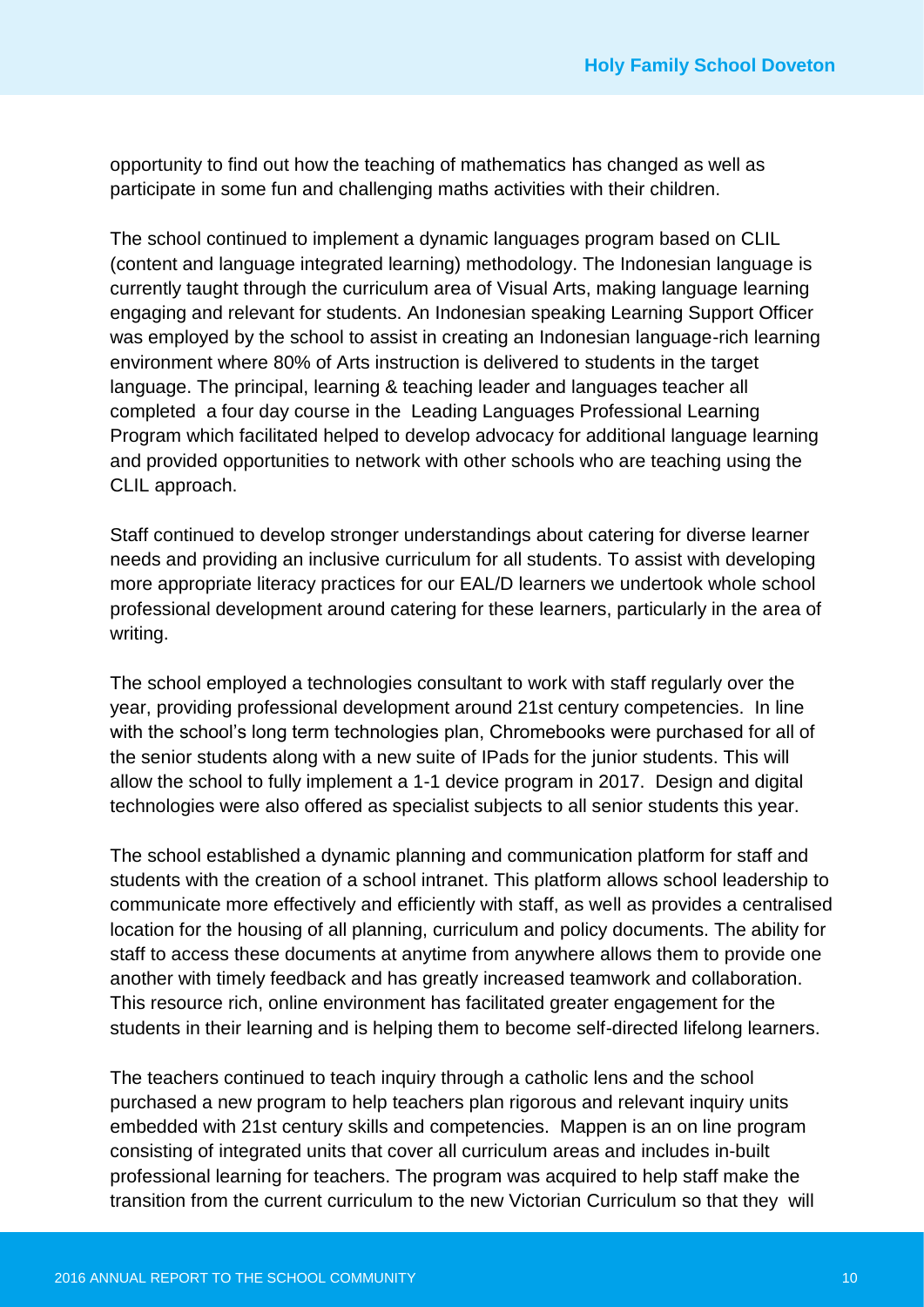have the confidence to fully implement it in 2017. Mappen also helps teachers to build their understanding of contemporary pedagogical practices and moves them away from a content knowledge approach towards a skills based approach to teaching.

The leadership team attended all learning and teaching networks during the year and continued to share new learnings with the staff. The scope of the work included engaging with the new Horizons of Hope documents and exploring inclusive curriculum and assessment practices underpinned by expert teaching. The school will continue to engage and familiarise staff with the content of the Horizons of Hope documents in 2017.

#### **STUDENT LEARNING OUTCOMES**

*•* The Year 3 literacy data between 2014 and 2016 reflects little change over this period with most students continuing to achieve at or above the minimum standard in reading, writing, spelling and grammar & punctuation.

• All of the Year 5 literacy data is on an upward trend, with sustained improvements shown in all areas over the three years.

• The numeracy data shows an upward trend from 2014-2016, with all Year 3 students achieving minimum standard. The Year 5 numeracy data has improved between 2014 and 2016. This reflects the work the school has done to improve pedagogy and student learning in the area of mathematics.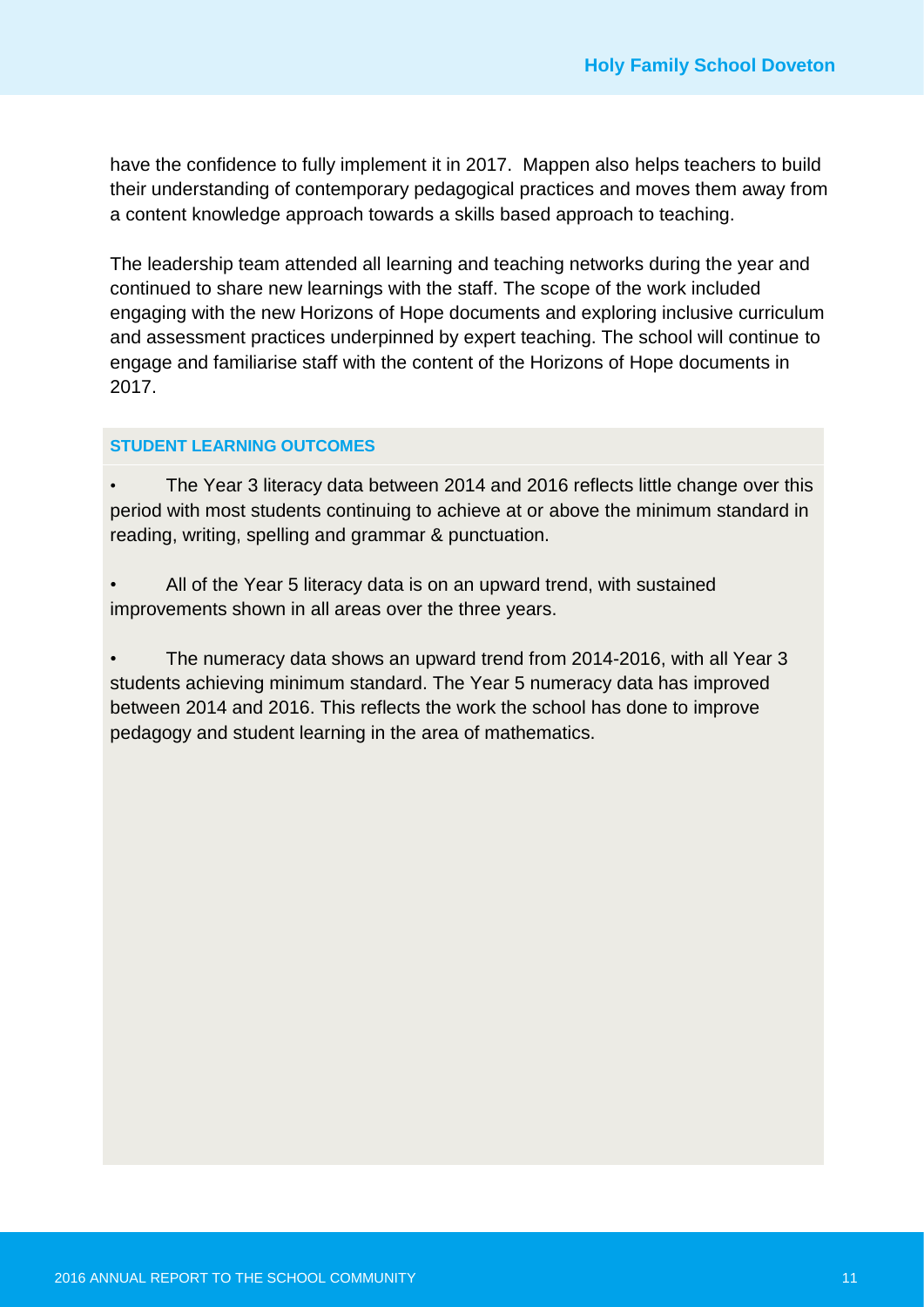| PROPORTION OF STUDENTS MEETING THE MININUM STANDARDS |                                  |              |              |                                     |              |                                     |
|------------------------------------------------------|----------------------------------|--------------|--------------|-------------------------------------|--------------|-------------------------------------|
|                                                      | <b>NAPLAN TESTS</b>              | 2014<br>$\%$ | 2015<br>$\%$ | 2014-2015<br><b>Changes</b><br>$\%$ | 2016<br>$\%$ | 2015-2016<br><b>Changes</b><br>$\%$ |
| <b>YR 03</b>                                         | Reading                          | 100.0        | 100.0        | 0.0                                 | 94.4         | $-5.6$                              |
| <b>YR 03</b>                                         | Writing                          | 93.3         | 100.0        | 6.7                                 | 94.4         | $-5.6$                              |
| <b>YR 03</b>                                         | Spelling                         | 100.0        | 100.0        | 0.0                                 | 94.4         | $-5.6$                              |
| <b>YR 03</b>                                         | <b>Grammar &amp; Punctuation</b> | 100.0        | 100.0        | 0.0                                 | 94.4         | $-5.6$                              |
| <b>YR 03</b>                                         | Numeracy                         | 93.3         | 93.3         | 0.0                                 | 100.0        | 6.7                                 |
|                                                      |                                  |              |              |                                     |              |                                     |
| <b>YR 05</b>                                         | Reading                          | 92.3         | 94.1         | 1.8                                 | 100.0        | 5.9                                 |
| <b>YR 05</b>                                         | Writing                          | 78.6         | 88.2         | 9.6                                 | 94.1         | 5.9                                 |
| <b>YR 05</b>                                         | Spelling                         | 85.7         | 100.0        | 14.3                                | 100.0        | 0.0                                 |
| <b>YR 05</b>                                         | <b>Grammar &amp; Punctuation</b> | 85.7         | 88.2         | 2.5                                 | 94.1         | 5.9                                 |
| <b>YR 05</b>                                         | Numeracy                         | 92.3         | 88.2         | $-4.1$                              | 93.8         | 5.6                                 |
|                                                      |                                  |              |              |                                     |              |                                     |





2016 ANNUAL REPORT TO THE SCHOOL COMMUNITY AND RESIDENCE IN A 12YO F REPORT TO THE SCHOOL COMMUNITY

r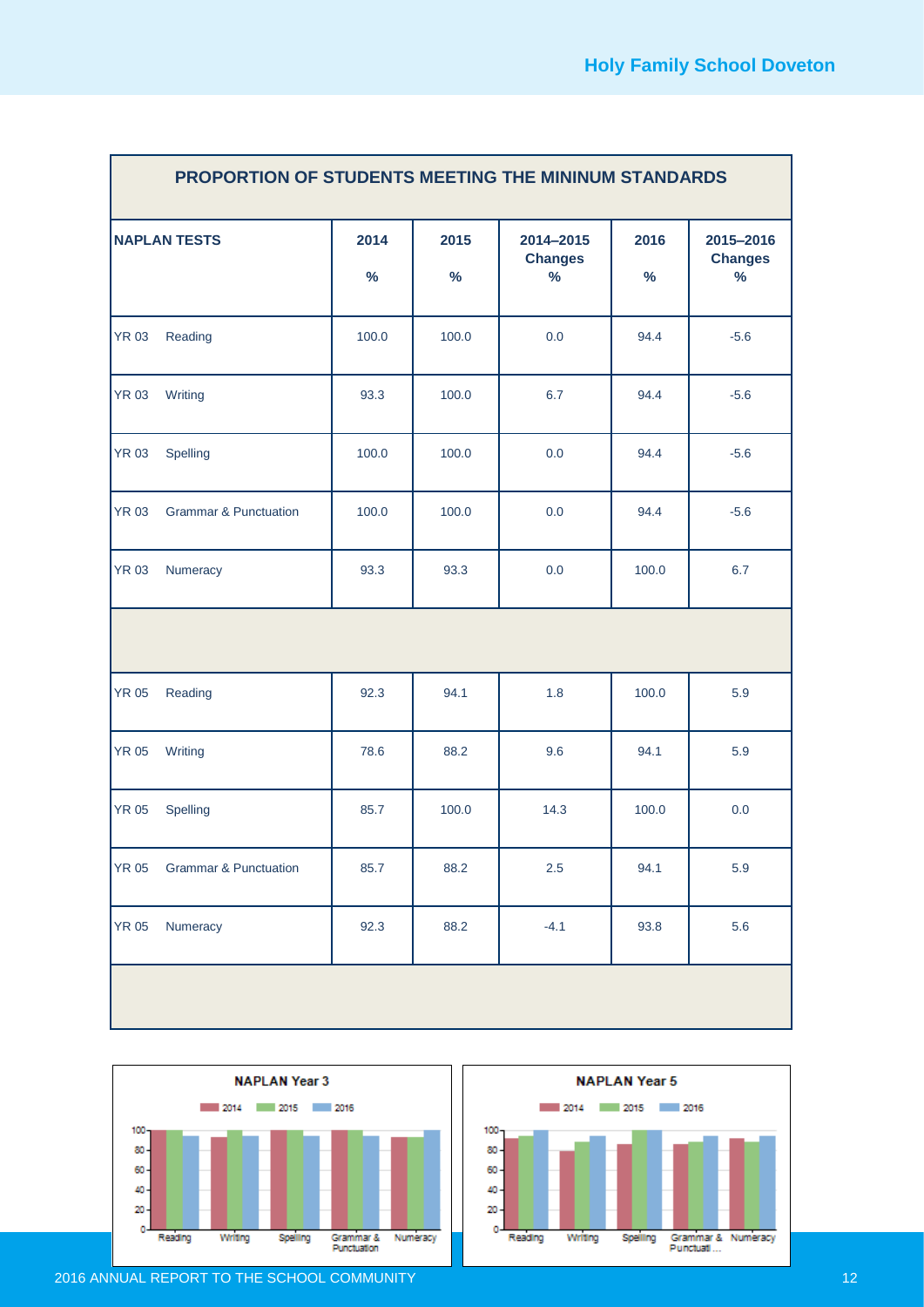## **Student Wellbeing**

#### **Goals & Intended Outcomes**

#### *Create a positive, inclusive and enriched learning environment where students develop positive relationships and a sense of hope, purpose and dignity.*

*That students become more confident learners. That students demonstrate greater responsibility for their behaviour and relationships.*

#### **Achievements**

Throughout 2016 we continued to promote living out the Gospel values alongside our HEART values. We selected twelve values that we believed epitomised the principles we would like to impart to children. These values included 'dignity of each person,' 'family,' 'charity,' 'awe & wonder,' 'human rights,' 'charity,' & 'forgiveness.' In addition to linking to our HEART values and promoting wellbeing, highlighting the values enabled us to strongly identify ourselves as a Catholic school community.

One of the activities that we began teaching students about these values was through our Social Justice program with the Senior School, in which students worked through a number of tasks in order to raise money to help people less fortunate than themselves. Through 2017 the opportunity for students to explore and respond through action will continue.

To further develop self-esteem, cooperative group skills and communication Year 6 boys worked on restoring a bike which was raffled at the end of the year. Building a sense of responsibility and pride is important as these young boys enter adolescence. We will continue to delve into this further in 2017 through our liaison with St Johns Secondary College, in which students will work together to construct something for our school.

Another way in which we strove to build responsibility amongst our younger students was their inclusion in preparing and serving at our Mother's Day Afternoon Tea. The children acted as waiters, took orders and delivered the food to the mothers. This type of action is often the domain of older students, however the opportunity for Year 3's and 4's to be in charge of this was both thrilling for them personally and showcased a way in which they can work together to achieve an outcome. It also demonstrated that by bringing joy to others, in this case the mums, provides us with gladness too.

Throughout 2016 the question of adolescence and puberty arose, and we introduced a program called Health Relationships. The goals and aims of this program included developing:

a clear and accurate understanding about gender, sexuality, puberty and personal human growth;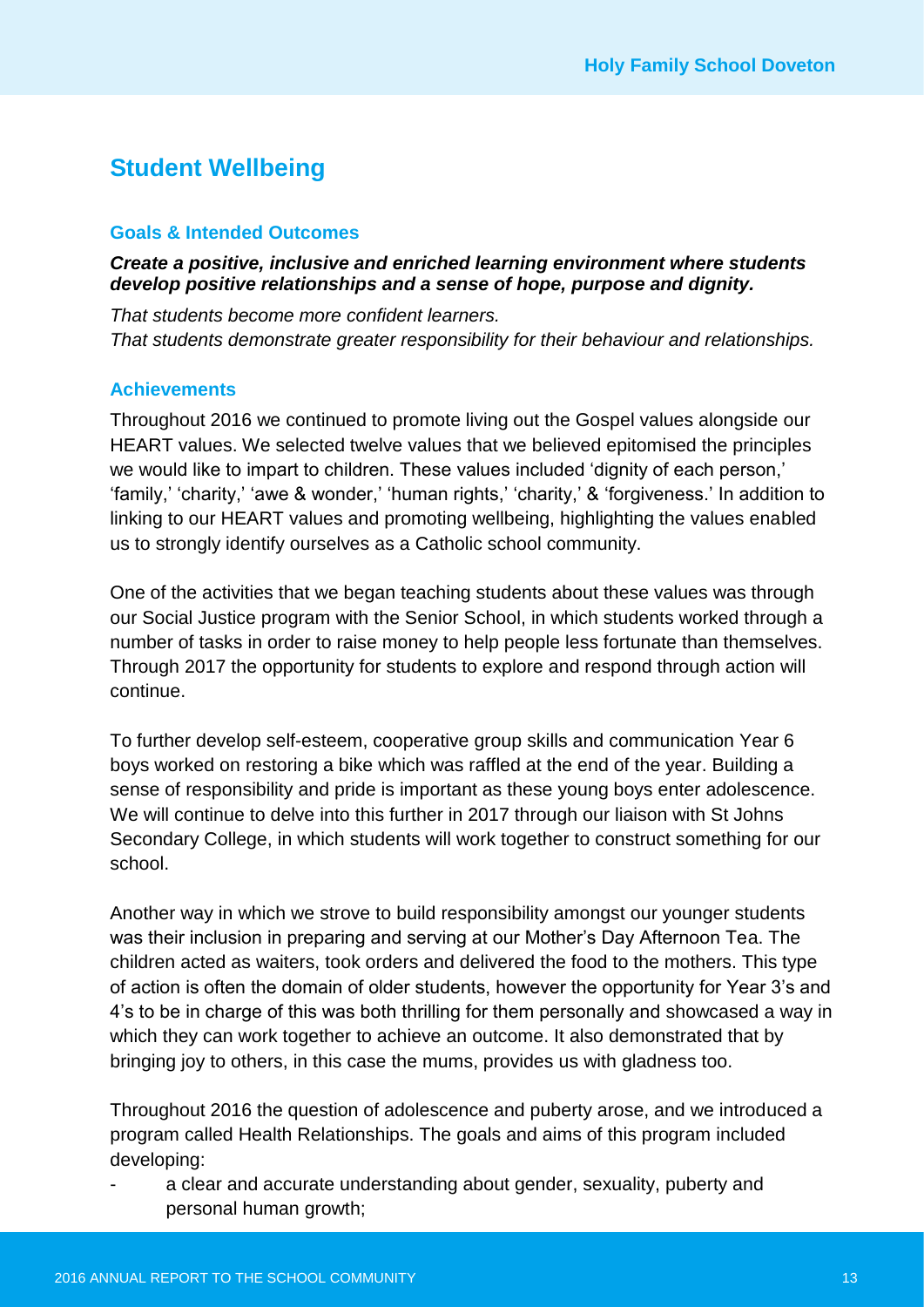- a respectful attitude towards self and others as changes occur during puberty;
- a respect for and understanding of gender differences.

The three sessions were facilitated by Jenny Walsh. We felt that providing an opportunity for children to understand the changes that occur during puberty also helped them to develop responsibility for the physical, emotional and spiritual wellbeing of themselves and others.

One of the major shifts at Holy Family during 2016 was the introduction of School Wide Positive Behaviour Support. Four staff members were trained to facilitate this process and all staff members, including specialists, auxiliary and administrative staff partook in the sessions to ensure that we would all be using the same positive language with children, as well as have the same behavioural expectations. Throughout the sessions we addressed challenging behaviours, our responses to them, alternative approaches and continued use of positive reinforcement. The consistent approach and common language led to greater consistency. The behavioural expectations made it clearer for students to understand what behaviour is acceptable at Holy Family.

We personalised Positive Behaviour Support by using our HEART values as a catalyst. By taking this approach we once again highlighted our commitment to promoting and living out the values. In addition, it enabled children, through explicit teaching to understand what these values look like through our actions.

All children are expected to bring a note if they have been absent or contact the school by phone to inform teachers of their child's absence. Parents speak to the Principal if their child is going to be away for an extended period of time. Families are contacted when there are concerns about absences. This may at times be followed up with a meeting to ensure that guidelines in regards to school expectations about student attendance at school are adhered to.

#### **VALUE ADDED**

- Embedded HEART values with Gospel values
- Deepened student understanding of social justice
- Deepened student understanding of how they can be living examples of the Gospel
- Provided opportunities for students to seek understanding about puberty
- Developed responsibility of younger students through actions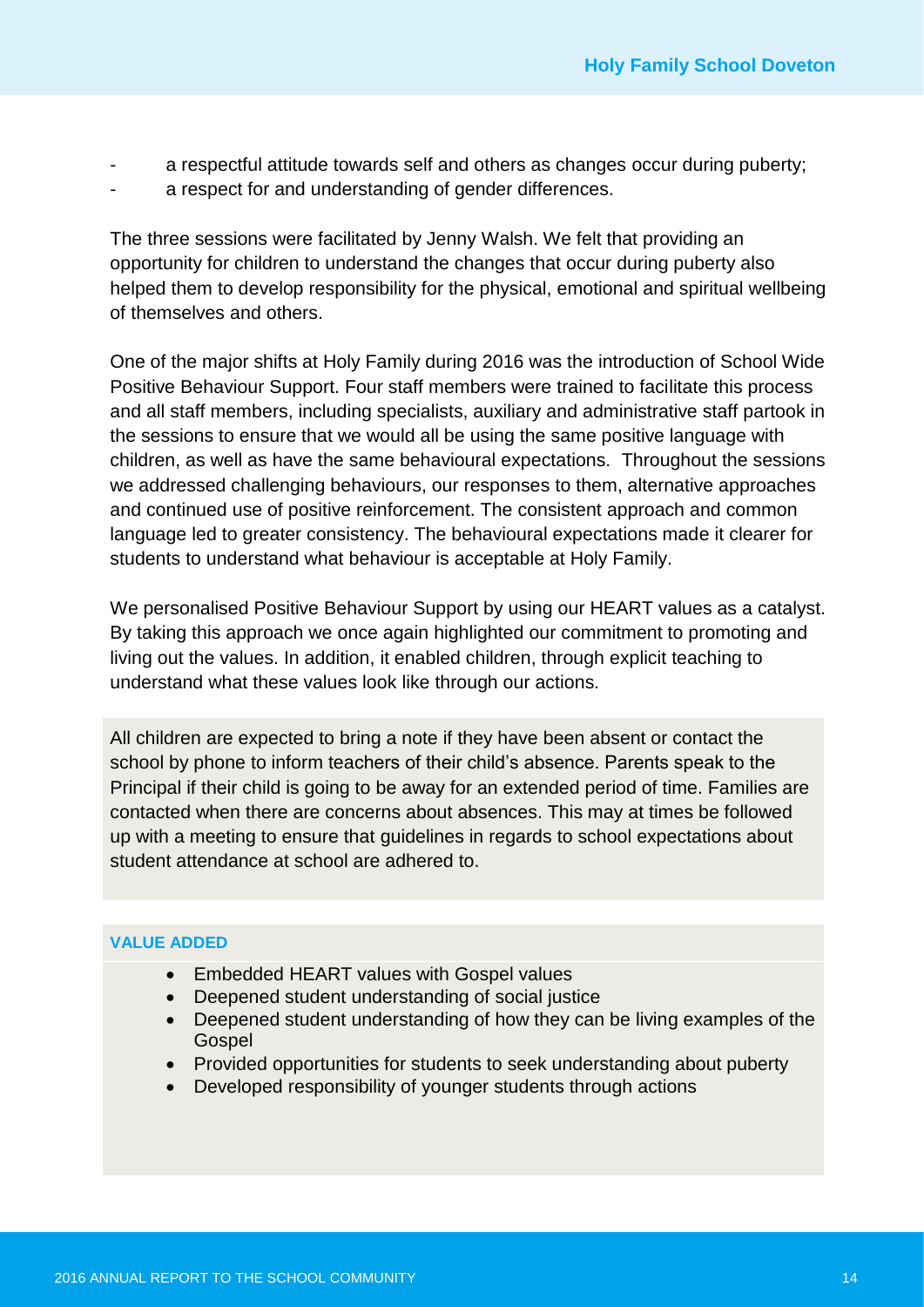#### **STUDENT SATISFACTION**

- The Student Wellbeing Aggregate Index shows that wellbeing has steadily increased over the last four years and in 2016 we achieved above the mean compared with other Australian schools.
- The Student Emotional Wellbeing data shows that student safety and morale has increased considerably, student distress has decreased and students feel connected to school.

| AVERAGE STUDENT ATTENDANCE RATE BY YEAR LEVEL | $\frac{9}{6}$ |
|-----------------------------------------------|---------------|
| <b>Y04</b>                                    | 94.91         |
| Y02                                           | 96.24         |
| Y06                                           | 95.35         |
| Y05                                           | 94.65         |
| Y03                                           | 95.10         |
| Y01                                           | 94.52         |
| Overall average attendance                    | 95.13         |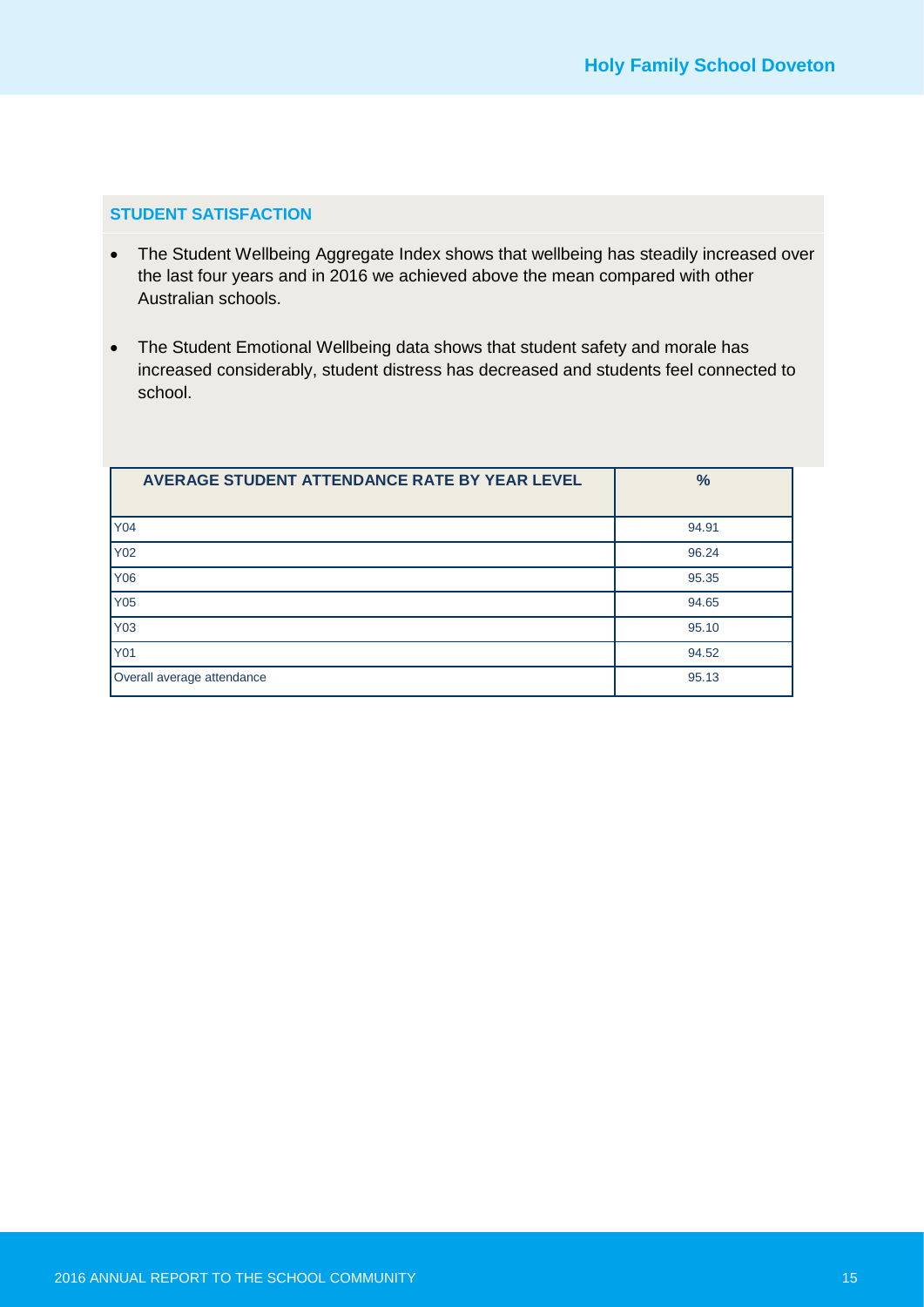## **Child Safe Standards**

#### **Goals and Intended Outcomes**

#### *Develop an explicit Child Safety Culture at Holy Family*

*To implement all that actions required to comply with the seven Child Safety Standards. Document and share the Child Safety Standards with the staff and community.*

#### **Achievements**

By the end of 2016 we had our child safe standards written and available to staff and community to read. There was considerable input from the school leadership team in putting the standards together. Also we had advice and guidance from Safe Smart Solutions. We now have a comprehensive document which will be our starting point for change.

Also we have documented all the actions that need to be taken to make the school compliant with the standards. All the items on the list will be implemented over 2017.

Through staff meetings we have been giving staff professional development around the standards so that they are aware of the background, formation and implementation of the standards.

The main cultural shift with our school community will take place during 2017.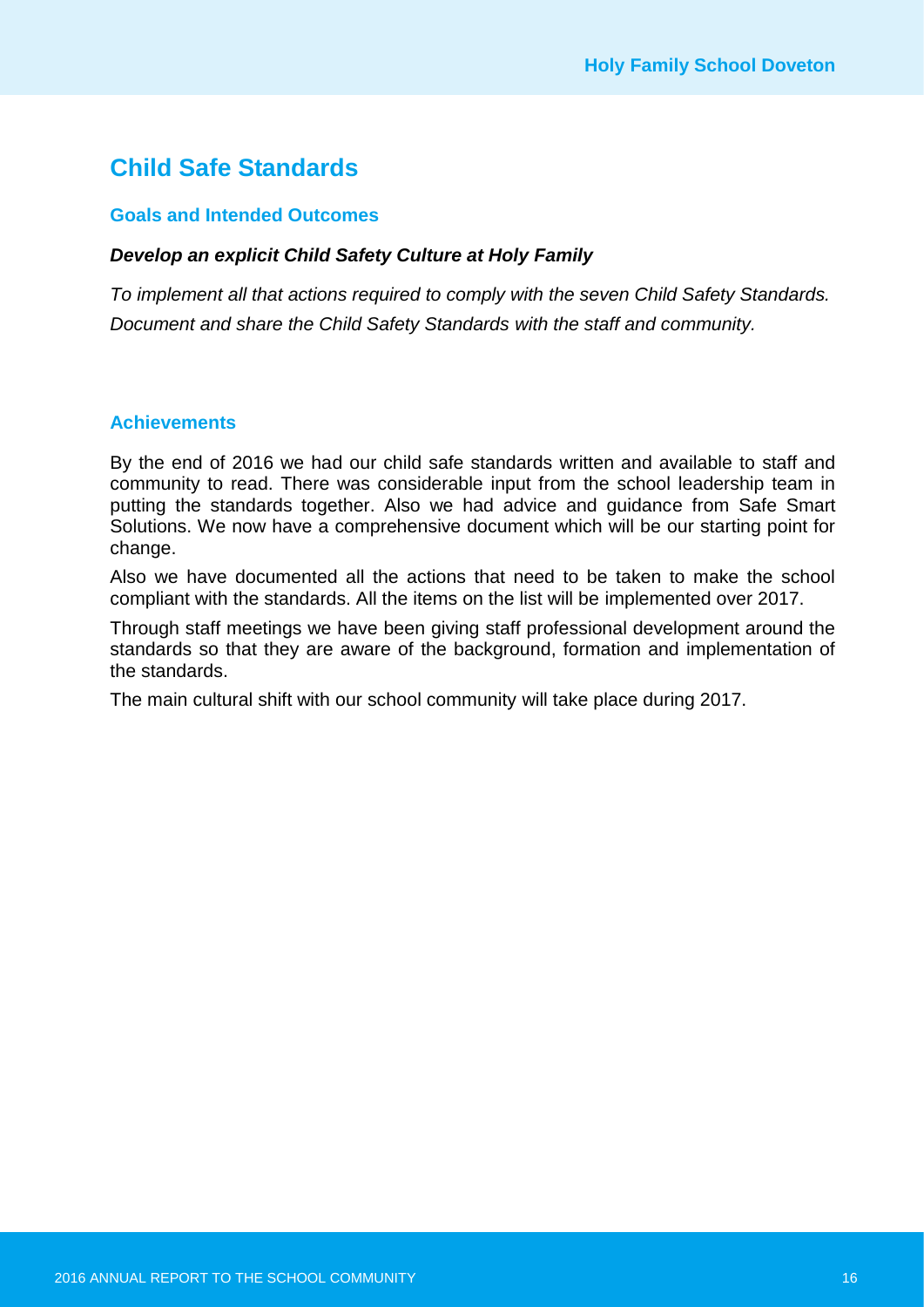## **Leadership & Management**

#### **Goals & Intended Outcomes**

#### *To create a professional culture of dialogue, trust and reflective practice to positively impact on improved student learning*

*That the staff climate will improve*

#### **Achievements**

At the end of 2015 we restructured the leadership positions in the school for 2016. We went from four Senior Leadership positions to three, with a greater focus on teaching and learning. We created junior and senior team leaders. This was to make the flow of information more structured and to have team leaders lead planning and team meetings.

The school leadership team is driven by a desire to continually improve learning via a strengthened professional culture. We look for improvements in all aspects of the school and are guided by a combination of experience, knowledge and current educational research. The leadership team has a belief in lifelong learning and are all currently engaged in ongoing study at the masters level.

The leadership team attended the Learning and Teaching Networks as well as the Principal, Religious Education and Student Services Networks.

The school's leadership team was involved in implementing a rigorous staff appraisal system. This was designed to help teachers set goals based on the AITSIL teaching standards and strive for continual improvement of their teaching practice. The principal also underwent appraisal, hiring an external appraiser to provide feedback after interviewing staff and reading the principal's self-reflections.

We held parent forums to gauge parent opinion about how the school is operating and for parents to voice their ideas. An added focus in 2016 was using the forums to reinvigorate the Parents and Friends Association.

In 2016, we extended our Numeracy Project. We redesigned our practice to become more self-reliant, with visits from our maths advisor, Jan Walker, at intervals over the year, helping us to stay on target with our changes.

The school leadership team which continually looks at becoming more effective, continued the learning that took place with Bronwyn Knox in 2015. Everything that the school leadership does is aimed at enhancing the learning and teaching for the students. Everything that we do is backed up by current educational research.

We unpacked the SIS data with staff so that as a group we could look at what the data was telling us about our organizational and teaching climates, in order to use the information to guide future actions.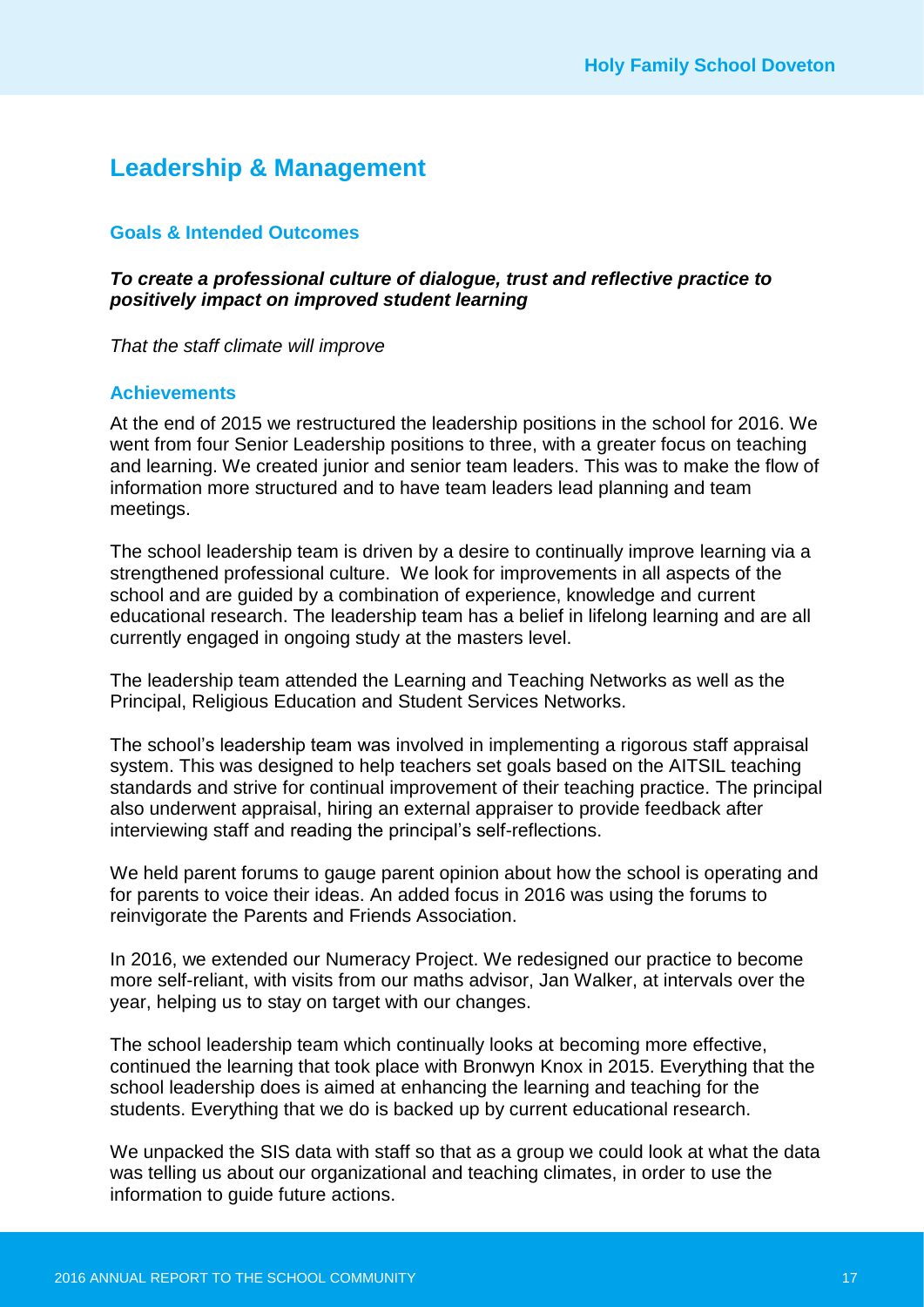The leadership team focused on creating an effective and safe learning environment for the students through the implementation of School Wide Positive Behaviour Support. With the school already being a very calm, welcoming learning environment this was the opportunity to take it to the next level. We created a SWPB team consisting of teaching staff and members of leadership.

Another key focus was the use of data to guide differentiation of learning and the grouping of students.

The leadership team created a monitoring document to help track progress towards achieving the goals in the Annual Action Plan.

The leadership team investigated the Mappen program and after staff discussion and professional development with the creator of the program, decided it would enhance our Inquiry and we trialed it in Term 4.

Through a supportive leadership team we are focused on celebrating the successes within our school but also facing the challenges head on. With a shared vision and high expectations we are committed to improving the learning outcomes for all of our students. The leadership team endeavors to live in the image of Jesus, by displaying empathy when interacting with all members of the Holy Family community.

| <b>EXPENDITURE AND TEACHER PARTICIPATION IN PROFESSIONAL LEARNING</b>                                                                                                                                                                                                                                                                                                                                                                                                                                                              |        |
|------------------------------------------------------------------------------------------------------------------------------------------------------------------------------------------------------------------------------------------------------------------------------------------------------------------------------------------------------------------------------------------------------------------------------------------------------------------------------------------------------------------------------------|--------|
| <b>DESCRIPTION OF PL UNDERTAKEN IN 2016</b>                                                                                                                                                                                                                                                                                                                                                                                                                                                                                        |        |
| • School Planning System<br>PLT's and staff meeting in all curriculum areas<br>$\bullet$<br>Learning and Teaching Network<br>$\bullet$<br>Leadership Team Roles and Responsibilities<br>$\bullet$<br><b>Maths Leadership</b><br>$\bullet$<br>A large number of CEOM activities<br>$\bullet$<br>Learning Intentions/Success Criteria<br>$\bullet$<br>2 of the leadership team commenced Masters level degrees<br>Continued our Pursuit of Excellence Project with CEOM Interpreting and<br><b>Analysing SRC Data</b><br><b>CLIL</b> |        |
| <b>NUMBER OF TEACHERS WHO PARTICIPATED IN PL</b>                                                                                                                                                                                                                                                                                                                                                                                                                                                                                   | 14     |
| <b>AVERAGE EXPENDITURE PER TEACHER FOR PL</b>                                                                                                                                                                                                                                                                                                                                                                                                                                                                                      | \$2200 |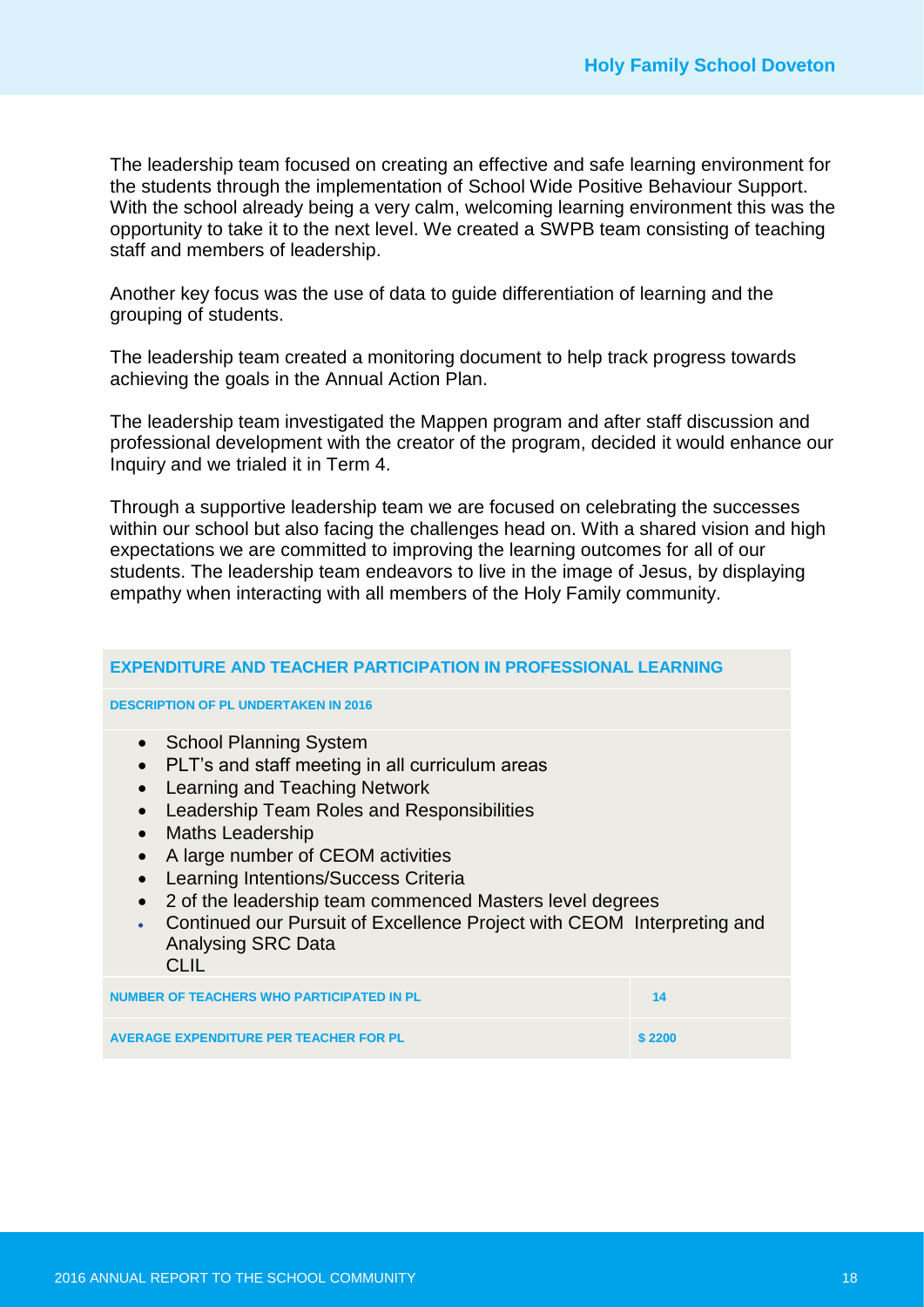#### **TEACHER SATISFACTION**

- Staff wellbeing shows a slight increase in both individual and school morale, indicating that there is a positive tone in the school and staff are energised when working together and comfortable with their work load.
- There was a considerable increase in the Supportive Leadership data indicating that the leadership in the school has been successful in providing direction, building a sense of purpose and putting processes in places to engage staff.
- The Organisation Climate Aggregate shows an increase over the last four years, indicating that empathy, clarity, engagement and learning are steadily improving.
- The aligned data in Appraisal & Recognition and Professional Growth indicates that there are good opportunities for staff to provide one another with feedback which is then translating to their learning.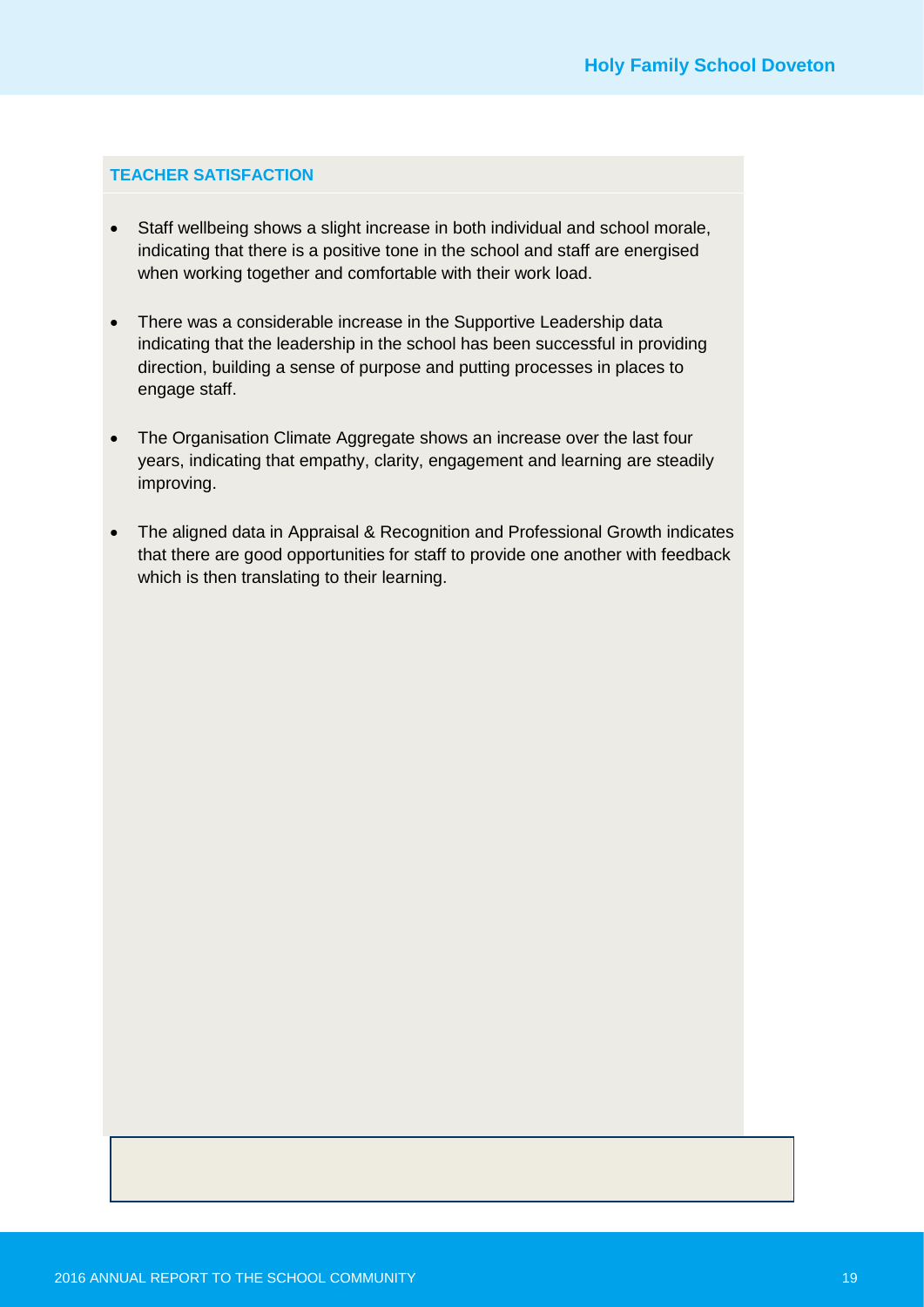| <b>TEACHING STAFF ATTENDANCE RATE</b> |        |  |
|---------------------------------------|--------|--|
| <b>Teaching Staff Attendance Rate</b> | 88.1%  |  |
| <b>TEACHER QUALIFICATIONS</b>         |        |  |
| Doctorate                             | 0.00%  |  |
| <b>Masters</b>                        | 15.38% |  |
| Graduate                              | 7.69%  |  |
| Certificate Graduate                  | 7.69%  |  |
| Degree Bachelor                       | 69.23% |  |
| Diploma Advanced                      | 23.08% |  |
| No Qualifications Listed              | 30.77% |  |

| <b>STAFF COMPOSITION</b>        |        |  |
|---------------------------------|--------|--|
| <b>Principal Class</b>          |        |  |
| Teaching Staff (Head Count)     | 15     |  |
| <b>FTE Teaching Staff</b>       | 11.900 |  |
| Non-Teaching Staff (Head Count) | 5      |  |
| <b>FTE Non-Teaching Staff</b>   | 2.524  |  |
| Indigenous Teaching Staff       | 0      |  |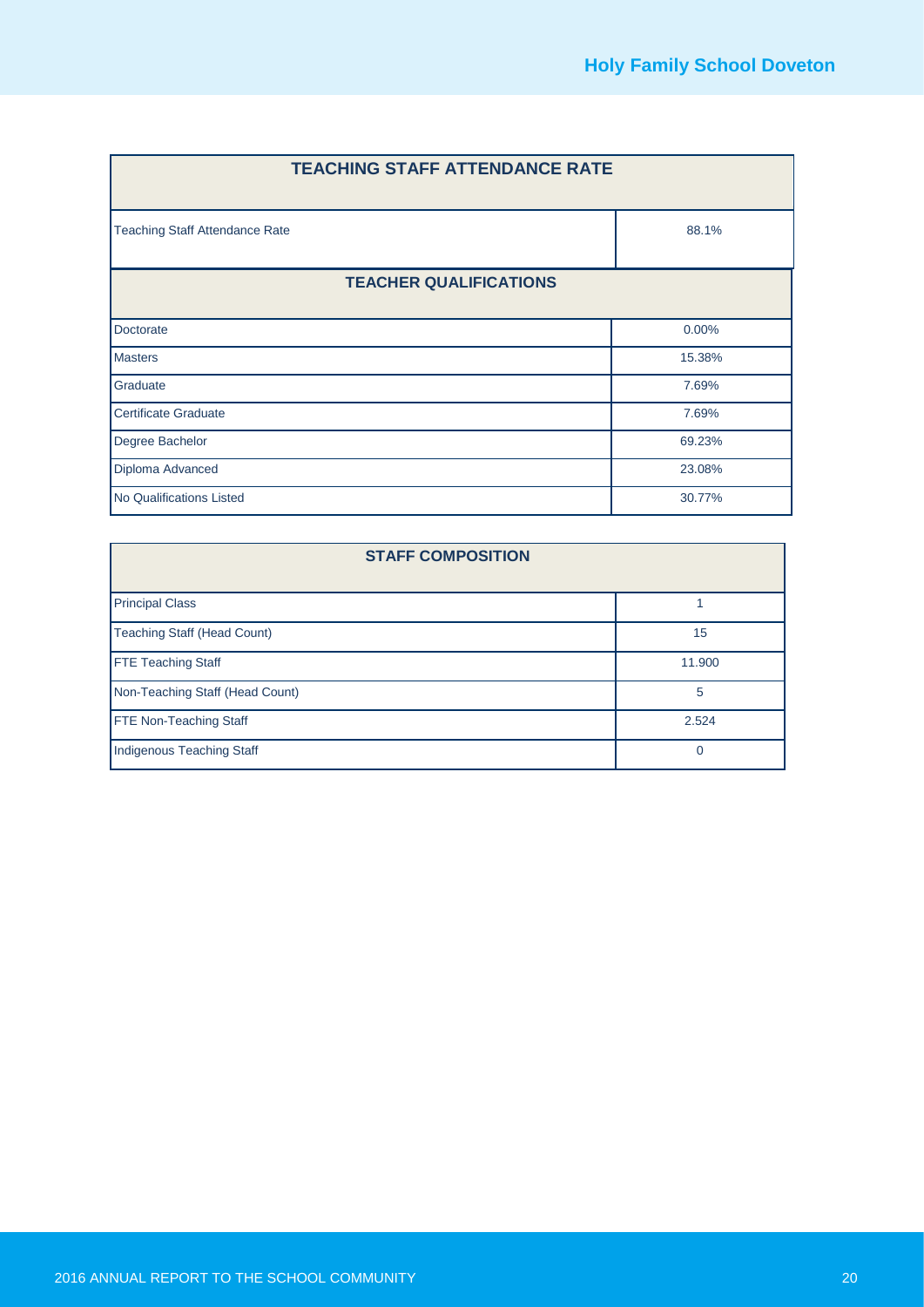## **School Community**

#### **Goals & Intended Outcomes**

*Developing and sustaining reciprocal partnerships with parents to support students' learning.*

*That learning links between school and home are strengthened.*

#### **Achievements**

The school has a welcoming and approachable environment which is reflected in the positive attitude of all staff towards children, parents and the wider school community.

To engage the wider community, the school held events during the day and after school. These included: Harmony Day, HEART Day, Holy Family Day, Mission Fair, Big Kids Little Kids, Parent Teacher Interviews and the School Athletics Carnival.

We hosted our second Father's Day Breakfast and it was a huge success with increased attendance. A change to our Mother's Day celebration was an afternoon tea in which we turned the senior learning areas into a café. The year 3 and 4 students took orders arranged food on the plates and served their guests. The junior school provided the entertainment. This event also had a high attendance from our families and the feedback told us that this was a highly valued event.

In Term 3 we held a Family Maths Evening, which was organised to have maximum parent and student input with the focus on showcasing our current direction in mathematics. Activities included math's games and puzzles with prizes to be won. It highlighted the contemporary approach to the teaching and learning of maths, gave parents a new perspective that challenged their personal beliefs of mathematics from their own experiences and showed that learning maths is fun.

The school worked with the community to make 2 mosaics that reflect our catholic identity and are now prominently displayed in the school grounds. The school extended its links to the parish and wider community through a number of social justice initiatives. These made students aware of the needs of others less fortunate than themselves and through their actions they demonstrated being active global citizens.

We had groups of children from Doveton College doing community service at our school. This involved assisting groups of children in their learning and running games at lunchtime.

We maintained our relationship with Chestnut Gardens, with our Year 6 students participating in activities with the residents.